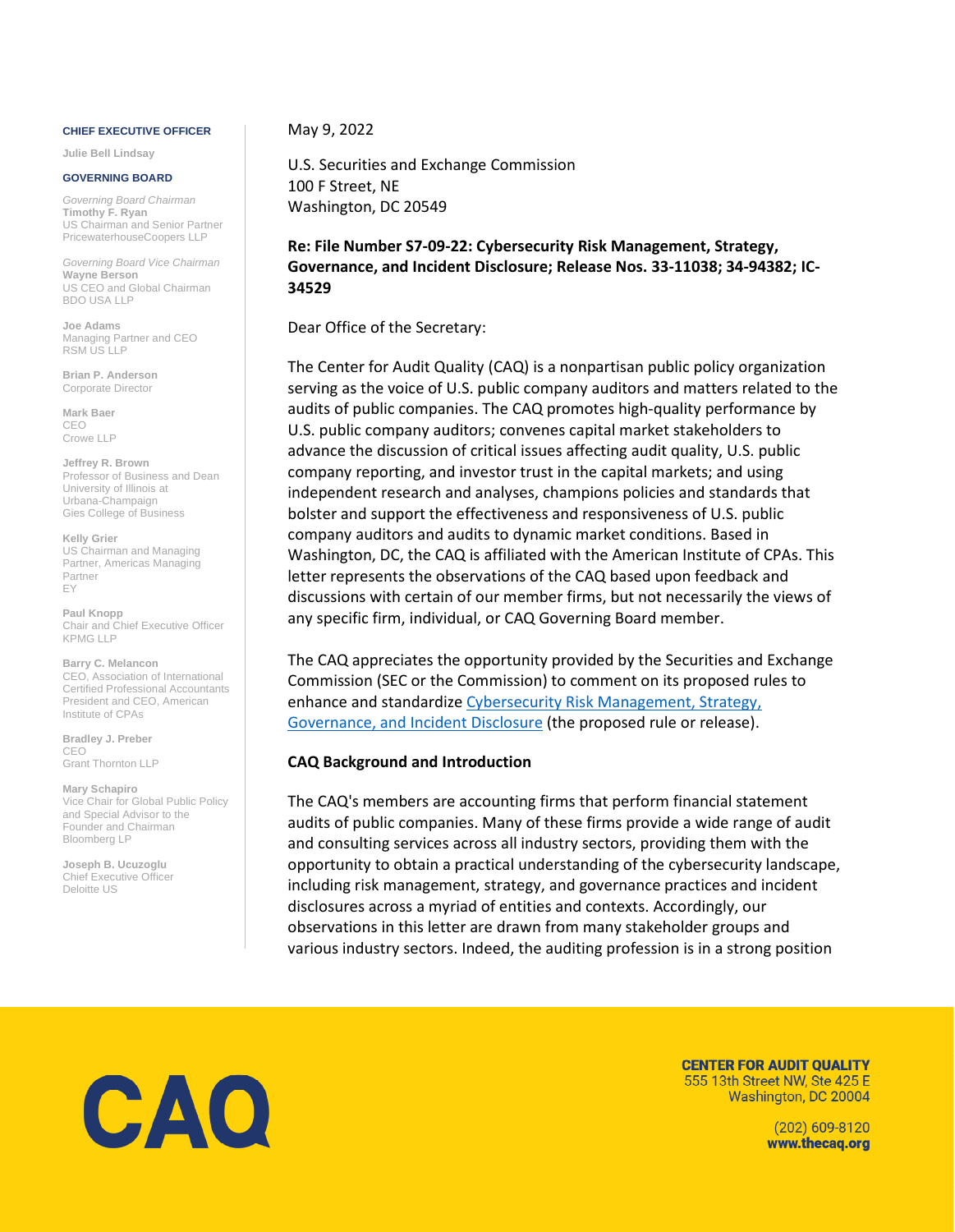to play an important role in fostering instructive conversations about cybersecurity risk management, bringing to bear its core values—including independence, objectivity, and skepticism—as well as its deep expertise in providing independent evaluations in a variety of contexts.

Public company auditors have been actively engaged in information security for decades, and already provide valued cybersecurity risk management support to their advisory clients. Beginning in 1974, auditors were required to consider the effects of information technology on financial statements. This evolved into the development of attestation engagements dealing with controls at a service organization, as well as other permissible information security consulting services offered to the market.

We are supportive of the transparency that will result through enhancing disclosure by registrants around cybersecurity risk management, strategy, governance, and incident disclosure. As domestic and foreign cybersecurity threats evolve, particularly in the remote and hybrid work environments, timely cybersecurity disclosures are becoming increasingly more relevant and useful to investors and other stakeholders in the financial reporting ecosystem.

We provide below details regarding our overall support for the SEC's efforts to enhance and standardize cybersecurity disclosures for the benefit of both investors and preparers. Clear, operational guidance for registrants will help to ensure that the increased transparency this rule intends to create results in consistent and comparable disclosures.

From the broad perspective we have gained through direct contact with our member firms and our own stakeholder engagement (e.g., chief information officers, internal auditors, audit committee members, academics, and financial reporting executives), we have summarized a number of key observations with respect to the proposed rule. These are organized by thematic area below.

### **Support of enhanced disclosures**

We support the SEC's desire to implement rules that promote consistent, comparable, and decisionuseful cybersecurity disclosures and the transparency that comes along with it. Over the years, companies have implemented more technology to support their operations which has created opportunities for unauthorized parties to successfully access, manipulate, and steal sensitive data, misappropriate assets, or disrupt operations. Thus, we agree that stakeholders should be sufficiently aware of companies' cybersecurity risks, policies, strategy, and governance, and provided with timely material breach reporting information in order to make informed decisions regarding those companies.

Increasingly, investors and other stakeholders in the capital markets are beginning to incorporate cybersecurity considerations into their evaluations of registrants. For example, in February 2021, Institutional Shareholder Services Inc. (ISS) announced methodology changes to its Governance QualityScore rating solution, including the addition of 11 new factors concerning information security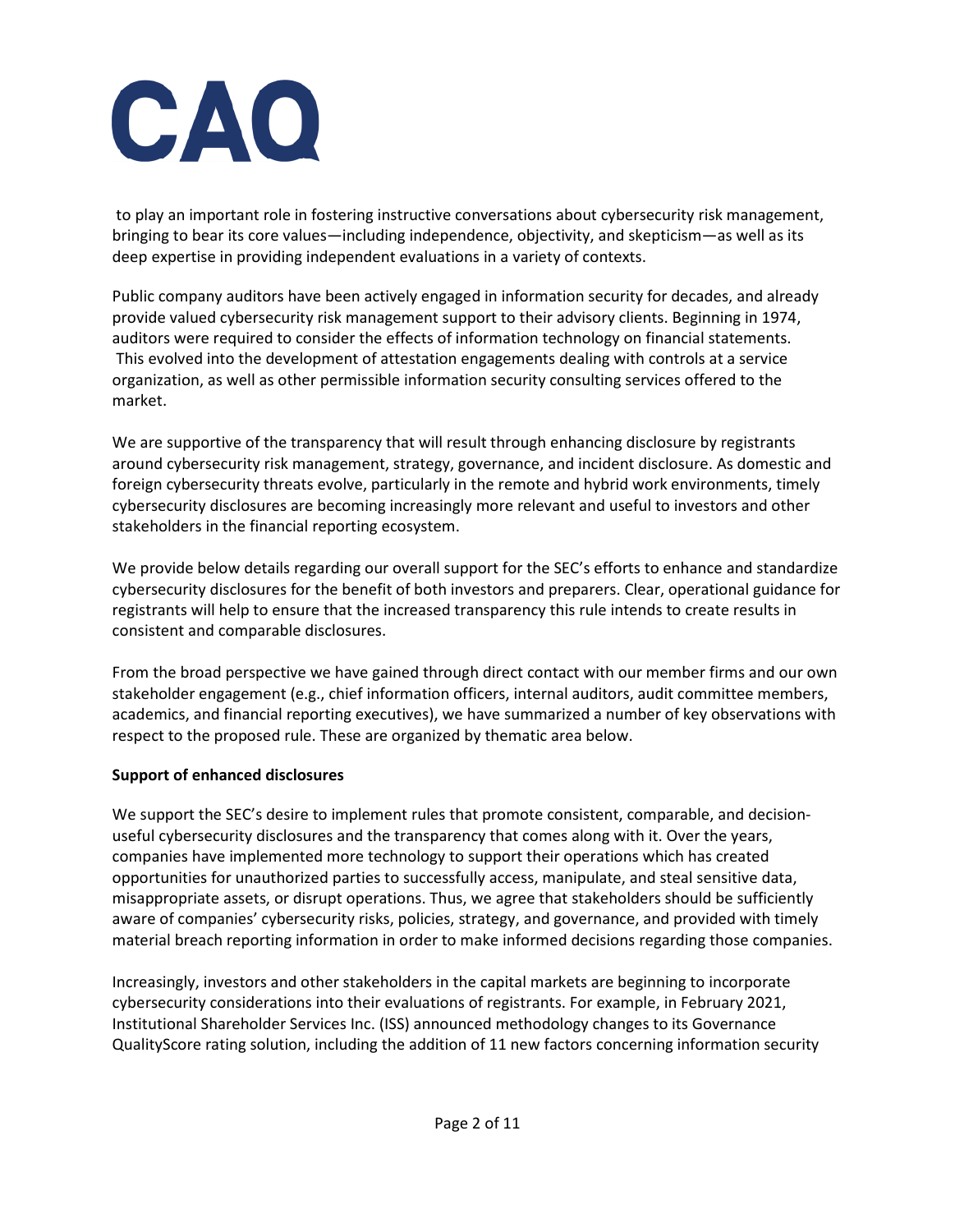

risk oversight and management.<sup>1</sup> Similarly, Moody's Investor Service has begun to incorporate cyber risks in firms' credit ratings. According to Moody's Managing Director Derek Vadala, "[w]e view cyber risk as event risk that can have a material impact on sectors and individual issuers."<sup>2</sup> Consistent, comparable information regarding material cybersecurity information is important to inform these stakeholders who interact with the capital markets.

Enhanced cybersecurity disclosures could benefit registrants as well. An academic study also shows that increased disclosure of cybersecurity investments by registrants may decrease their costs of capital. Specifically, it found that, "[a] one standard deviation increase in disclosing cybersecurity investments in SEC filings reduces the cost of capital by 7%."<sup>3</sup> By disclosing such investments and reducing information asymmetry, registrants may be able to access capital more easily as the perceived risk of investing in these companies decreases with disclosure of improvements to cybersecurity hygiene.

#### **Recommendations for clarity of proposed rule and disclosures**

Investments in cybersecurity and efforts to disclose related information come at a cost to registrants, especially if the SEC's requirements are not sufficiently clear and operational. Registrants must be able to apply the proposed rule in a manner that provides consistent and comparable information. While the proposed rule, in part, appears to focus on reducing information asymmetry, the Commission should continue to consider how the proposed rule will also influence the behaviors of preparers, investors, and others in the capital markets. Such behaviors, specifically of preparers, ultimately drive disclosure practices required by the proposed rule. The proposed rule should avoid unintended outcomes which may include:

- Unnecessary influence over the composition of board of directors;
- Incomparable or inconsistent disclosure resulting from the misapplication of the proposed rule by preparers due to lack of clarity in definitions;
- Incomparable aggregation of immaterial undisclosed incidents; and,
- Unclear expectations related to the timeframe in making incident materiality determinations.

In considering historical views of cybersecurity regulations, not all market participants are confident that increased regulation improves cybersecurity practices at registrants. Ernst & Young's (EY) 2021 EY Global Information Security Survey found that in 2021 only 35% of CISO respondents thought that compliance with then-existing cybersecurity guidelines drove the right behaviors within their business, down from 46% in the previous year.<sup>4</sup> It also noted that less than one in five respondents describe cybersecurity regulation as an effective way for them to make the case to their boards for additional budget, down from 29% in 2020. While these responses did not contemplate the effects of the proposed rule, it is

3 *Id.*

<sup>1</sup> See *[Cybersecurity risk disclosures and oversight](https://www.ey.com/en_us/board-matters/cybersecurity-risk-disclosures-and-oversight)*, EY

<sup>2</sup> See *Disclosure of Cybersecurity Investments and the Cost of Capital*, Havakhor et al

<sup>4</sup> See *[2021 EY Global Information Security Survey](https://www.ey.com/en_gl/cybersecurity/cybersecurity-how-do-you-rise-above-the-waves-of-a-perfect-storm)*, EY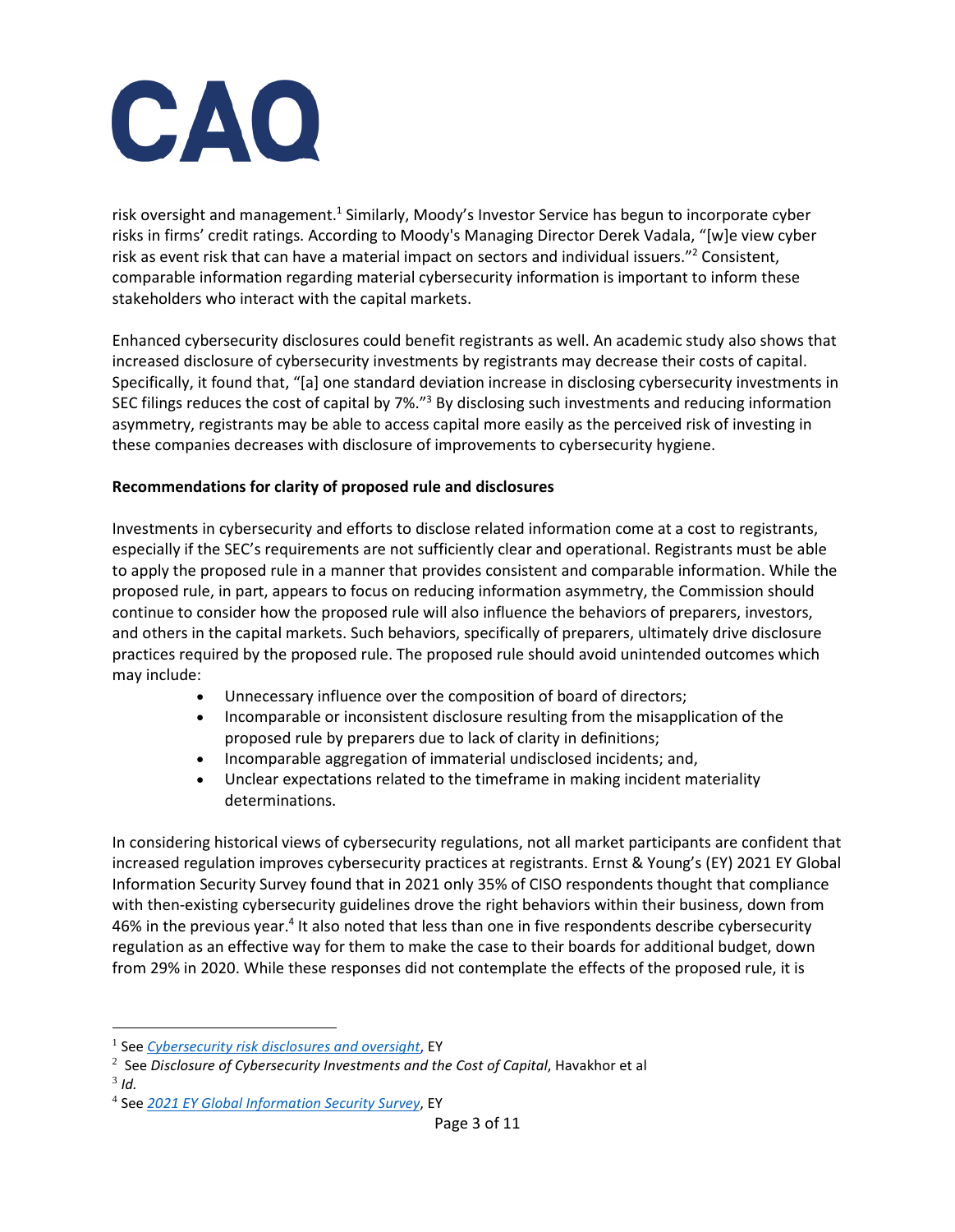important that the proposed rule fosters the desired disclosure outcomes by enhancing conduct at the enterprise level. This requires clear and operational rules.

We have also included an appendix to this letter which 1) provides clarification regarding the involvement of the auditor in the disclosure of Other Information including cybersecurity disclosures in Other Information and 2) highlights certain aspects of what assurance over cybersecurity information looks like today and could look like in the future. It also contains educational information regarding a cybersecurity disclosure framework developed by the AICPA which may be useful to registrants.

## *Qualified talent – organizational and board of directors*

While some companies may have in place reasonable cybersecurity risk management policies, governance structures, and strategies, the disclosure requirements in the proposed rule may require significant investments in personnel. We agree that it is important that registrants have appropriate oversight of their cyber risk management, and its disclosure is relevant to investors. It is also important to recognize that registrants have varying needs in these regards, particularly as it relates to oversight. The board of directors needs to be informed about cybersecurity which can be achieved through certain proposed items in the rule; and while a committee may be responsible for oversight of cybersecurity risk management, the requirement to disclose board member expertise as it relates to cybersecurity may be redundant to other proposed disclosure requirements.

Proposed Item 106(c)(1) would require the disclosure of the processes by which the board is informed about cybersecurity risks, and the frequency of its discussions on this topic. We believe this disclosure provides investors with sufficient insight into how boards obtain information regarding cybersecurity risks to inform their oversight. This could include board expertise, if necessary, based on the cybersecurity risk profile of a registrant; however, it provides registrants the flexibility for their boards to obtain cybersecurity information in ways that best suit the organizations they oversee.

As written, the proposed rule focuses on disclosing cybersecurity expertise at high levels within an organization. Expertise is a higher bar than having sufficient knowledge and understanding of a subject matter. In many cases, boards of directors having sufficient knowledge and understanding of cybersecurity risks (and any other relevant risks) facing the registrants they oversee, rather than specific expertise in one area of focus, gives them the ability to execute appropriate oversight activities. Depending on the cybersecurity risk profile of an organization, a board may be able to obtain relevant cybersecurity knowledge and affirm understanding by having expert individuals within an organization through periodic training, knowledge-sharing, and other activities.

While board-level cybersecurity expertise may be appropriate for certain registrants, for others the board can execute reasonable cybersecurity risk management oversight without having such a specific expertise. It should be at the discretion of registrants to determine the level of board cybersecurity expertise required and the manner which boards obtain such expertise. As boards of directors are generally limited in capacity, requiring disclosure of board cyber expertise may result in boards shifting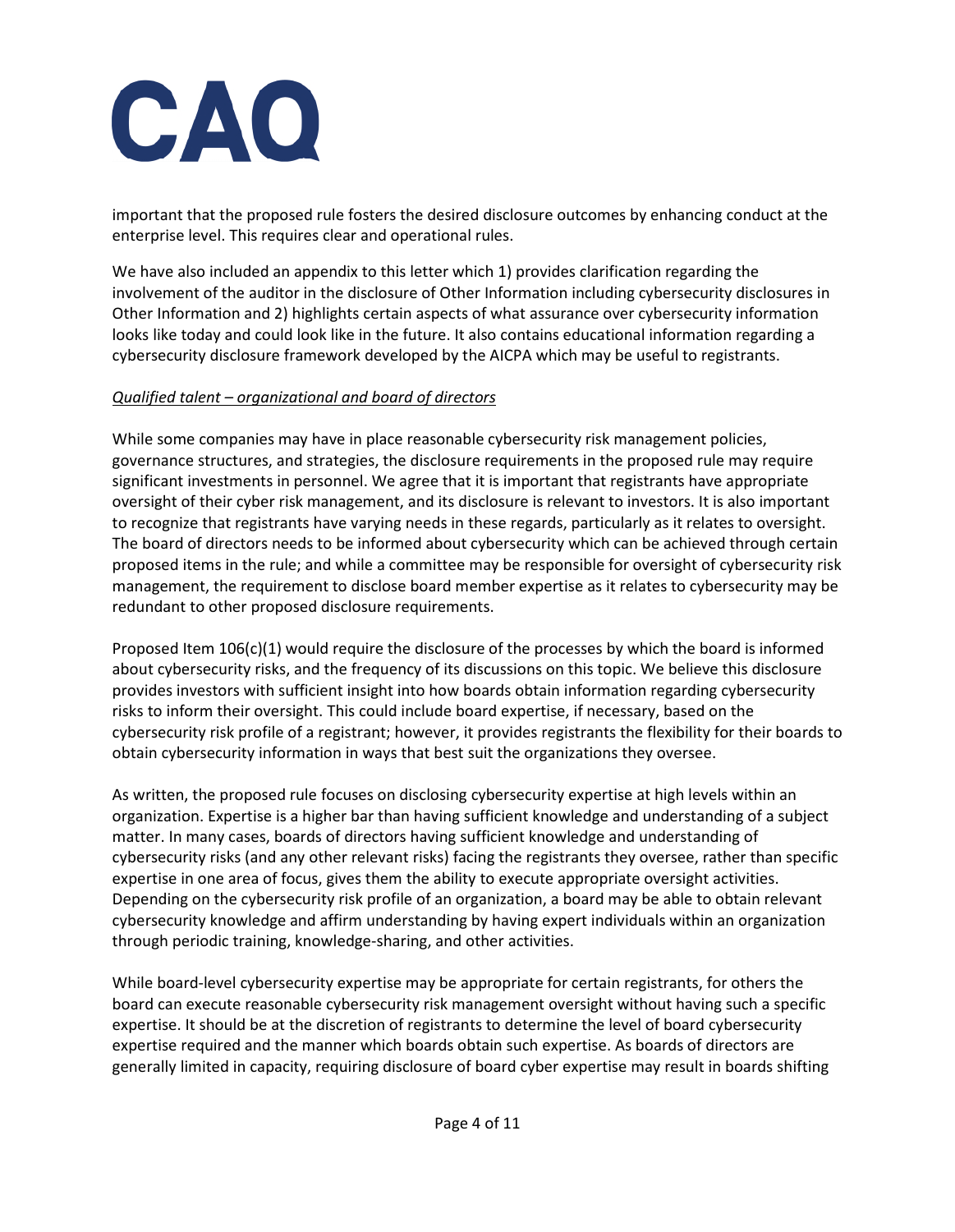their composition to prioritize cyber expertise over other important areas of focus to the detriment of overall corporate governance.

Registrants appear to be naturally moderating levels of board cybersecurity expertise to meet their needs. According to a report by EY, "[i]n 2021, 65% of boards [at Fortune 100 companies] disclosed cybersecurity as an area of expertise sought on the board or cited in a director biography, up from 36% in 2018. Notably, a majority (56%) now cite cybersecurity in at least one director biography, up from 44% last year and 27% in 2018"<sup>5</sup>. With demand for cybersecurity expertise already on the rise due to natural demand, the implementation of this aspect of the proposed rule may unnecessarily intensify this issue by increasing the demand for such expertise when it is not needed for all registrants. Therefore, we do not believe it is necessary that registrants disclose board expertise regarding cybersecurity.

## *Definitions*

*Proposed definitions* – Section II.D.3 of the proposed rule defines the terms "cybersecurity incident" and "cybersecurity threat" (among others) used in proposed Item 106 and proposed Form 8-K Item 1.05. It is important that these definitions are clear and consistent with the definitions and practical applications of such terms in existing or proposed rules, standards, guidance, or other materials put out by the SEC and other standard setting or authoritative bodies.

We do not find that these definitions are sufficiently clear such that all registrants will be able to apply them in a consistent manner. This could have an adverse effect on assessments of materiality, incident disclosures, and other periodic disclosures prepared by registrants. It would be useful for the SEC to clarify these definitions and how they should be applied with practical examples such that they can be operationalized by registrants as intended.

For example, both the definitions of "cybersecurity incident" and "cybersecurity threat" refer to the scope of information to be considered for either an incident or a threat to be "any information [within an information system]."<sup>6</sup> This is a very broad term and could be interpreted differently by registrants, detracting from consistent application and disclosure. The definitions would be clearer if instead it qualified such information using common, risk-based terminology like "confidential", "non-public", or "personally identifiable." The AICPA also defines the term "sensitive information"<sup>7</sup> which encompasses these concepts and others which may be of relevance. Qualifying the types of information for consideration within a cybersecurity threat or incident will provide registrants with a clearer

<sup>5</sup> See *[Cybersecurity risk disclosures and oversight](https://www.ey.com/en_us/board-matters/cybersecurity-risk-disclosures-and-oversight)*, EY

 $6$  See Section II.D.3 within the proposed rule

 $7$  "Sensitive information varies from organization to organization but often includes nonpublic information such as the following: regulatory compliance information; financial information used for both internal and external reporting purposes; confidential sales information, including customer lists; confidential wholesale pricing information and order information; confidential product information including product specifications, new design ideas, and branding strategies; and proprietary information provided by business partners, including manufacturing data, sales and pricing information, and licensed designs. Sensitive information also includes personal information." *[Information for service organization management](https://us.aicpa.org/content/dam/aicpa/interestareas/frc/assuranceadvisoryservices/downloadabledocuments/infoformanagementofsvcorg.pdf)*, AICPA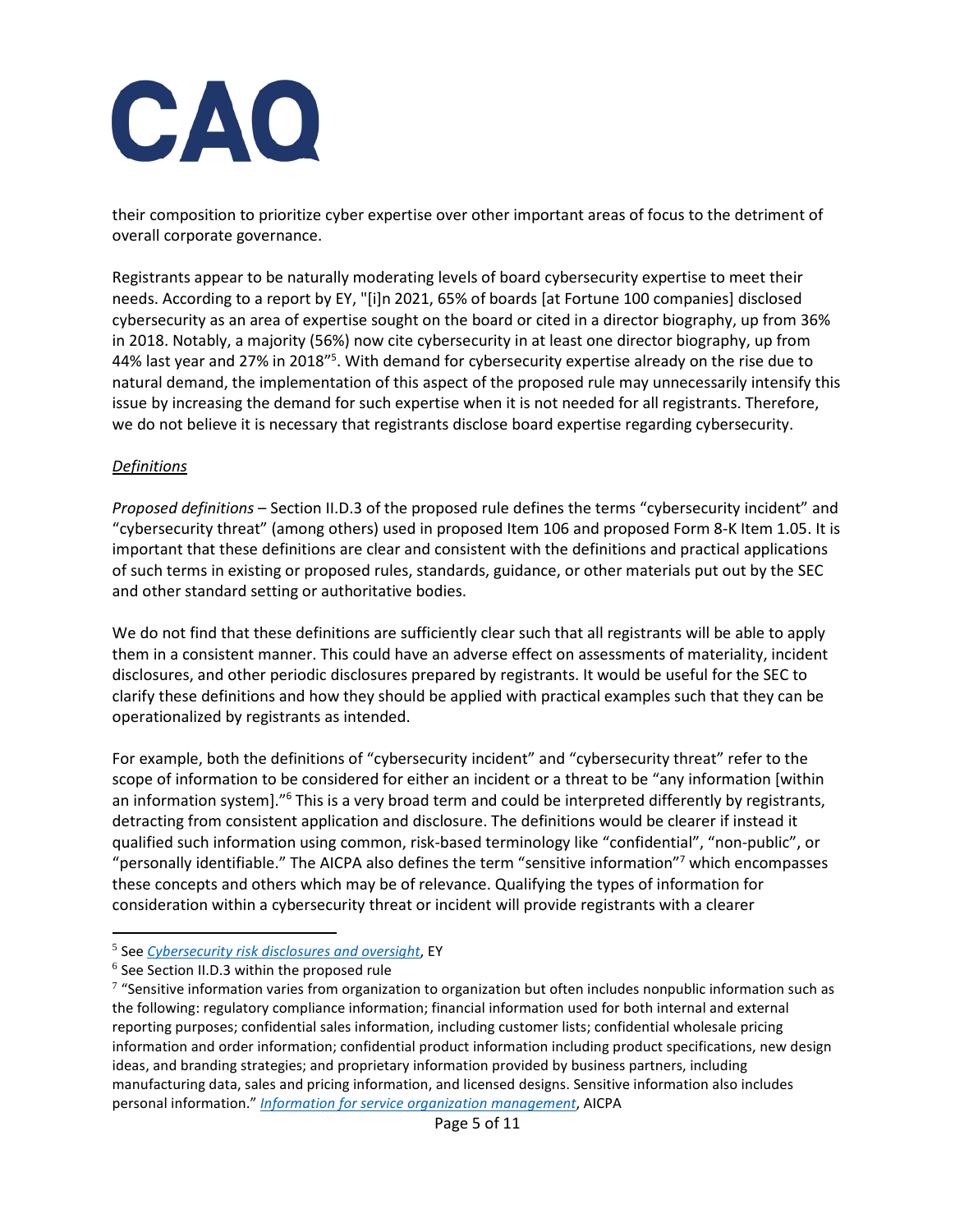understanding of these definitions and focus them on areas of importance and decision-usefulness to investors.

We also looked to the definitions of these terms included in the SEC's proposed rule on Cybersecurity [Risk Management for Investment Advisers, Registered Investment Companies, and Business](https://www.sec.gov/rules/proposed/2022/33-11028.pdf)  [Development Companies](https://www.sec.gov/rules/proposed/2022/33-11028.pdf) (the Proposed SEC Investment Advisor Cyber Rule) which qualifies that the information to be considered as part of a cybersecurity incident or threat is "any **advisor** information" [emphasis added]. "Advisory information" is then separately defined.<sup>8</sup> This provides a clearer expectation of the information relevant to a cybersecurity incident or threat. The proposed rule should provide similar clarity.

Consider a situation in which it may be unclear as to whether an incident qualifies as a cybersecurity incident under the proposed definition:

A phishing email designed to appear to be from the CFO of a registrant directs the Controller of that registrant to wire a payment to an account controlled by the phishing perpetrator. The controller wires those funds to the perpetrator's account.

This may meet the criteria of "an unauthorized occurrence on or conducted through a registrant's information systems"; however, this incident may not meet the criteria of "[jeopardizing] the confidentiality, integrity, or availability of a registrant's information systems or any information residing therein." Clarity of these definitions is important to ensure comparable application by registrants.

*Cybersecurity* – The proposed rule does not define the term "cybersecurity". We recommend that the proposed rule is revised to include a definition for this term in line with the definition established by the National Institute of Standards and Technology's (NIST). This is a well-known definition and would be a useful addition to the rule text.

NIST "cybersecurity" definition<sup>9</sup>: "Prevention of damage to, protection of, and restoration of computers, electronic communications systems, electronic communications services, wire communication, and electronic communication, including information contained therein, to ensure its availability, integrity, authentication, confidentiality, and nonrepudiation."

### *Aggregation and continuous reporting*

Proposed Item 106(d)(2) would require disclosure when a series of previously undisclosed individually immaterial cybersecurity incidents become material in the aggregate. A principles-based framework to guide how such aggregation should be performed would lend to consistency and comparability of these disclosures by registrants. This should include examples of when a registrant would or would not aggregate incidents.

<sup>&</sup>lt;sup>8</sup> See Section 275.206(4)-9(c) of the Proposed SEC Investment Advisor Cyber Rule.

<sup>9</sup> See NIST's definition of cybersecurity at its *[Computer Security Resource Center Glossary](https://csrc.nist.gov/glossary/term/cybersecurity)*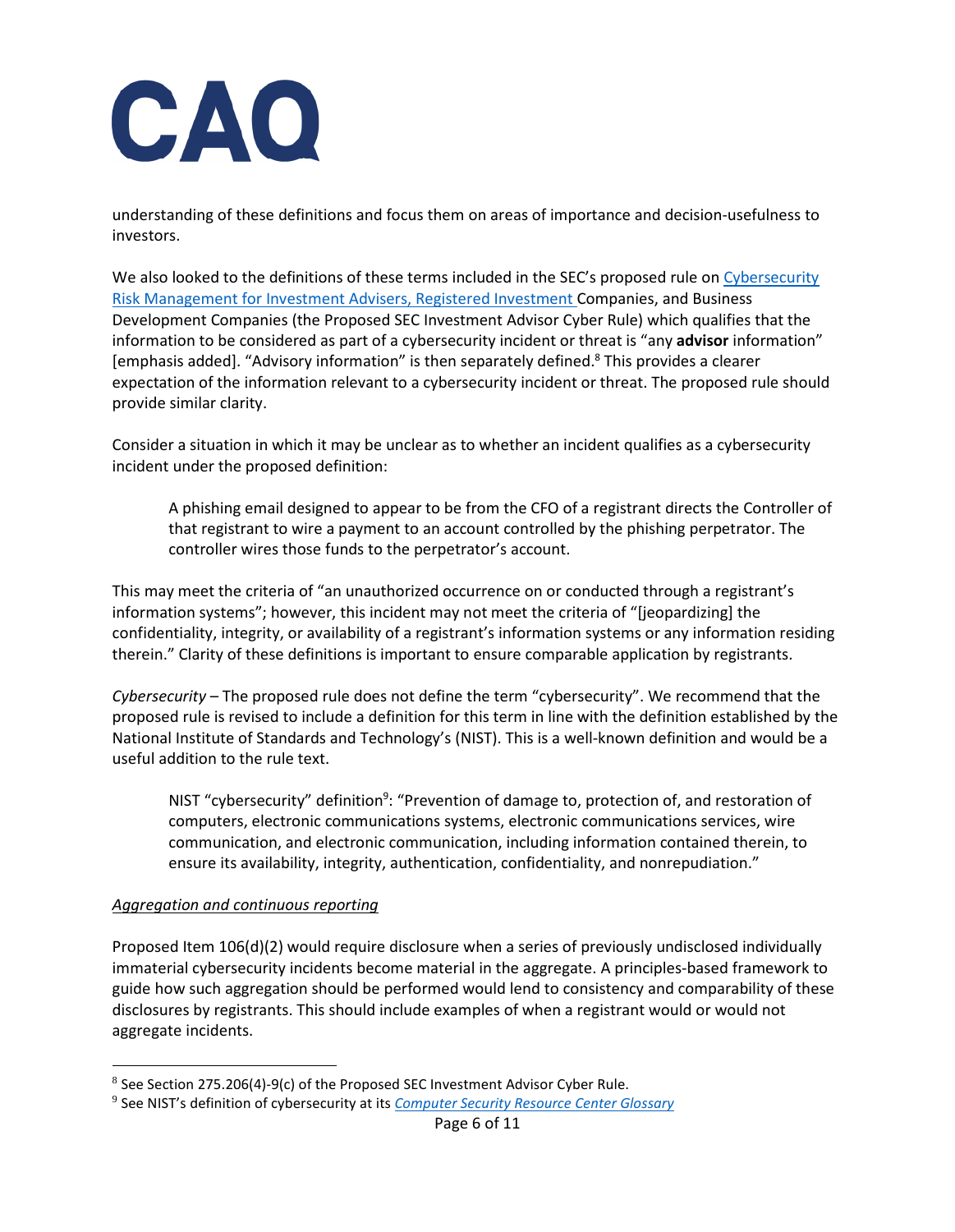

The proposed rule does not specify a lookback period over which aggregation should be performed. Preparers may interpret this as going back to inception, going back to initial registration with the SEC, or some other period. Once an aggregate set of immaterial undisclosed incidents is reported, it is not clear if preparers should consider subsequent immaterial cybersecurity incidents for inclusion with those previously disclosed in aggregate or if a new clock starts for aggregating immaterial cybersecurity incidents.

The proposed rule also states,

"While such incidents conceptually could take a variety of forms, … they are either quantitatively or qualitatively material, or both."

This could be interpreted to mean that dissimilar, undisclosed immaterial incidents, for example a malware attack by Attacker A and an unrelated ransomware attack by Attacker B, should be aggregated to assess for materiality. We are not clear if this is the intent of the Commission; however, we find that this would be impractical given that 1) materiality assessments may vary by incident type and 2) preparers would be significantly challenged to provide clear and comparable disclosures of aggregate incidents without at least some common underlying characteristics. If this is the intent of the proposed rule, examples of the application of this concept will be important to ensure consistent execution by registrants.

In considering the period for which incidents, material either individually or in the aggregate, are disclosed, the proposed rule does not state for how long a registrant must continuously disclose such incidents through periodic reports. We believe that as time progresses, there is a diminishing benefit to decision usefulness in continuous reporting, particularly if the incident has been remediated. Continued disclosure of such incidents may have unwarranted negative consequences on a registrant, for example stock price, capital raising, and reputational impacts. Absent any material changes, additions, or updates to previously reported incidents, the proposed rule should specify for how long previously reported incidents must be continuously disclosed.

A framework for aggregation and disclosure timeframe should address the period over which aggregation should be considered, how undisclosed immaterial incidents should be aggregated, and the duration for which continued periodic disclosure is required.

### *Discovery and materiality determination*

We support the SEC's desire to ensure timely reporting of cybersecurity incidents so relevant stakeholders can make informed decisions regarding their relationships with a registrant. We also acknowledge that the SEC expects registrants to make materiality determinations promptly to support timely disclosure of material incidents. We believe the SEC should provide examples of materiality determination timelines to clarify its expectations.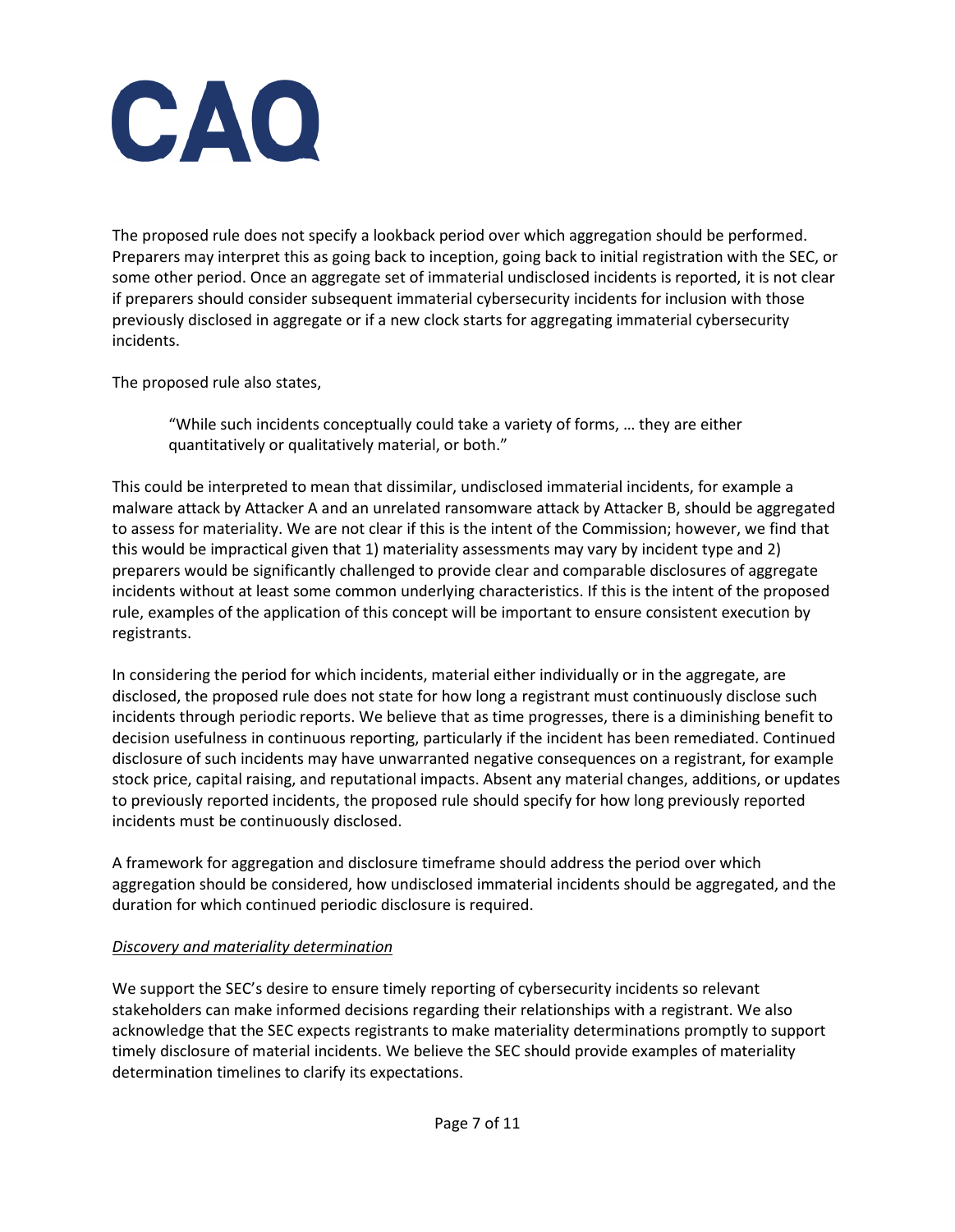

The text of the release states, "we expect registrants to be diligent in making a materiality determination in as prompt a manner as feasible. To address any concern that some registrants may delay making such a determination to avoid a disclosure obligation, Instruction 1 to proposed Item 1.05 states a registrant shall make a materiality determination regarding a cybersecurity incident as soon as reasonably practicable after discovery of the incident."<sup>10</sup> This may suggest that such determinations should be made more quickly than current interpretive guidance indicates. If the intent of this statement is to accelerate or make more consistent the materiality determination timeline across registrants, we encourage the SEC to revise the proposed rule to include examples regarding what reasonable materiality determination timelines may be as noted in Question 8 of the release. We do not expect that these examples would be all-inclusive; however, we believe they would be useful in providing registrants with additional context and factors to consider in making materiality determinations grounded in the facts and circumstances of cybersecurity incidents they may experience. Registrants already evaluate the severity of cybersecurity incidents as they occur; and absent additional guidance, we expect that registrants will continue to use current practices in doing so.

We acknowledge that this language may also be a means to codify current practice. According to a study by Audit Analytics, in 2021, it took, on average, 42.2 days to discover and 79.8 more days to disclose a breach.<sup>11</sup> We acknowledge that the disclosure decision is not predicated on the materiality determination proposed in this rule; however, this data shows that even after discovery it takes registrants time and due diligence to assemble information to provide to stakeholders. The time taken is necessary to determine the extent of an incident, assess what information or information systems have been impacted, and ultimately determine whether it has had a material impact on the financial statements and/or internal controls.

At the date of discovery, very little may be known about an incident and registrants may be significantly challenged to conclude promptly whether an incident is material. While the date of the registrant's materiality determination may coincide with the date of discovery of an incident, as stated in the proposed rule, we expect that would be rare as most incidents are not simple. The determination of materiality should be thorough and thoughtful such that a registrant does not include inappropriate or incomplete disclosures. Examples may supplement the significant judgements registrants make in cyber incident materiality determinations and could prevent premature disclosure. Premature disclosure could have unintended consequences such as destruction of data by a bad actor, impeding an investigation, or adverse reactions by the capital markets resulting from incomplete information. Registrants should be encouraged to gather and vet meaningful details and context to provide informative disclosures to stakeholders, particularly if a breach is particularly complex or ongoing.

Examples of materiality determination and timelines may aid registrants in balancing the need for timeliness and decision-usefulness of cybersecurity incident disclosure.

<sup>&</sup>lt;sup>10</sup> See page 22 of the release.

<sup>11</sup> *[Trends in Cybersecurity Breaches Disclosures](https://www.auditanalytics.com/doc/AA_Trends_in_Cybersecurity_Report_April_2022.pdf)*, Audit Analytics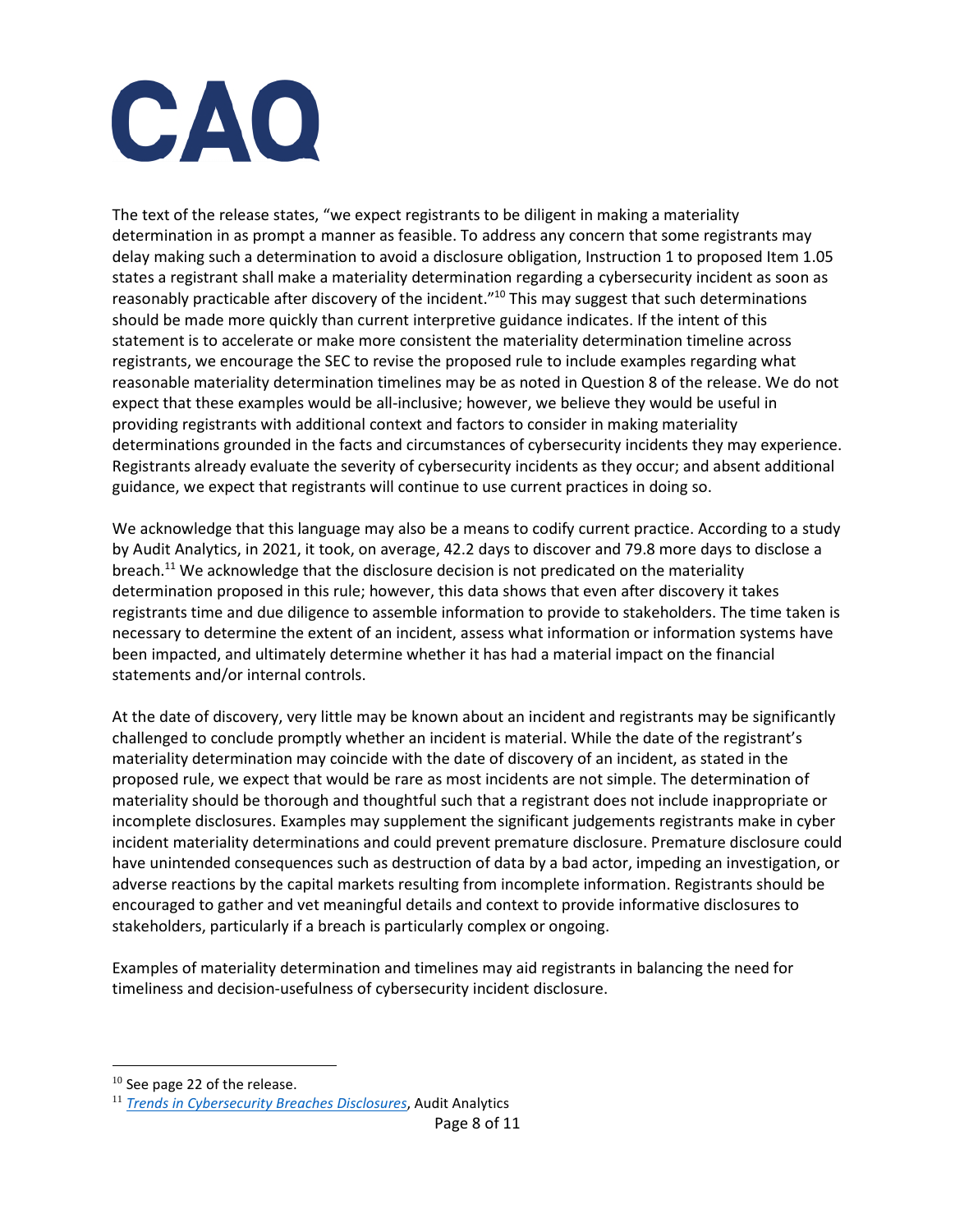

*XBRL*

The proposed rule would also require Inline XBRL tagging of cybersecurity disclosures. We support this proposal and agree that Inline XBRL tagging would provide more readily available and easily accessible information to investors, market participants, and others for aggregation, comparison, filtering, and other analysis.

**\*\*\*\***

The CAQ appreciates the opportunity to comment on the proposed rule and would be pleased to discuss our comments or answer any questions that the Staff or the Commission may have regarding the views expressed in this letter. Please address questions to Dennis McGowan [\(dmgowan@thecaq.org\)](mailto:dmgowan@thecaq.org) or Taylor Harris [\(tharris@thecaq.org\)](mailto:tharris@thecaq.org).

Sincerely,

Dennis GM' Howan

Dennis J. McGowan Vice President, Professional Practice Center for Audit Quality

cc:

**SEC** 

Honorable Gary Gensler, Chair Caroline A. Crenshaw, Commissioner Allison Herren Lee, Commissioner Hester M. Peirce, Commissioner Paul Munter, Acting Chief Accountant, Office of the Chief Accountant Diana Stoltzfus, Deputy Chief Accountant, Office of the Chief Accountant Renee Jones, Director, Division of Corporation Finance Lindsay McCord, Chief Accountant, Division of Corporation Finance

### **PCAOB**

Erica Y. Williams, Chair Duane M. DesParte, Board member Christina Ho, Board member Kara M. Stein, Board member Anthony C. Thompson, Board member Barbara Vanich, Acting Chief Auditor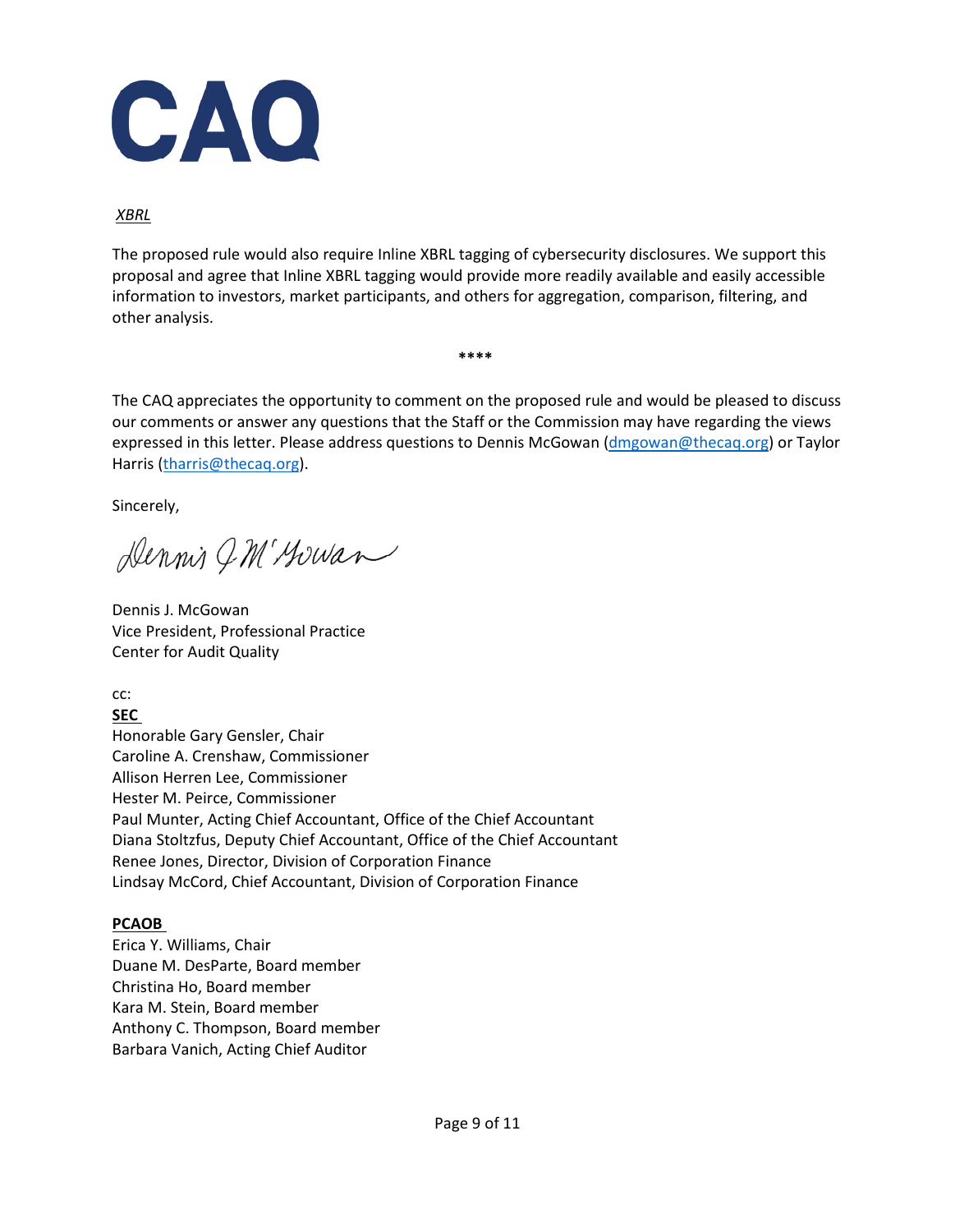

#### **Appendix – Auditors and Other Information and assurance over cybersecurity disclosures**

### *Auditors and Other Information*

Per the proposed rule, registrants will make these new cybersecurity disclosures in current reports or periodic reports outside of the financial statements. Thus, they are not subject to internal control over financial reporting (ICFR). Rather they will be subject to disclosure controls and procedures and perhaps a reason the requirements are more prescriptive. While the proposed rule would substantially increase disclosures related to cybersecurity, the auditor's role in relation to periodic filings by a registrant has not changed. This could increase confusion between what users of financial statements *believe* auditors do and what auditors *actually* do with respect to cybersecurity disclosures included in "Other Information" outside of the financial statements.

To clarify, paragraphs 4 and 5 of the Public Company Accounting Oversight Board (PCAOB) Auditing Standard 2710, *Other Information in Documents Containing Audited Financial Statements*, (AS 2710) describes the auditor's responsibilities for disclosures in documents containing the audited financial statements. AS 2710 requires auditors to read the other information in documents containing the audited financial statements and consider whether such information or the manner of its presentation is materially inconsistent with information appearing in the audited financial statements or contains a material misstatement of fact. This involves substantially less work than that required in an audit. Even if a company has extensive disclosures in MD&A about its cybersecurity risk management program, the auditor is not required to perform any procedures in the audit of the financial statements or ICFR to evaluate the appropriateness of the design and implementation of the company's cybersecurity risk management program or its effectiveness or consider the broader cybersecurity risks that may affect the organization, outside of those that affect the audited financial statements.

#### *Assurance over cybersecurity disclosures*

While registrants are not currently required to obtain assurance over their cybersecurity risk management programs or disclosures, some obtain assurance either voluntarily or as a result of other compliance requirements. Analysts and investors consider information about a company's cybersecurity measures to be important when making investment decisions; Boards of directors may want assurance over information to help fulfill their oversight responsibilities related to their companies' cybersecurity programs and the cybersecurity threats; Company management may desire assured information about how business partners (e.g., vendors) with whom they do business manage their cybersecurity risks.

To the extent that there is demand from investors, boards of directors, management, or others, public company auditors can provide assurance over cybersecurity risk management disclosures. Auditors, in their public interest roles, play a significant role in the flow of comparable and reliable information for decision-making. They bring an objective and independent perspective that can enhance the trust and confidence stakeholders have in cybersecurity information that companies report, and utilize frameworks for the consistent performance of such engagements under established attestation